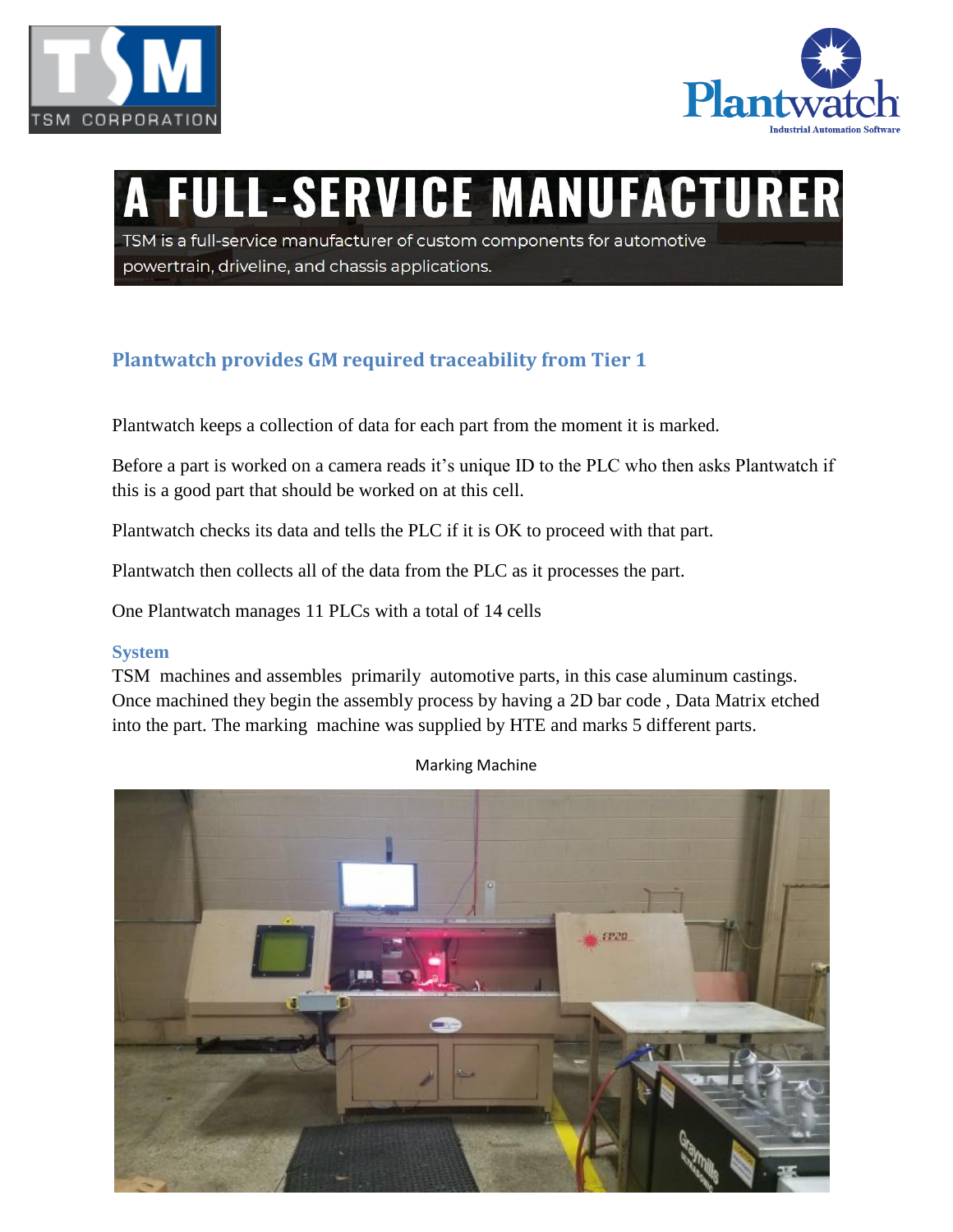

### Marking Machine interior



Laser / Verification camera

The Plantwatch system collects data from the marking machine for each unique part.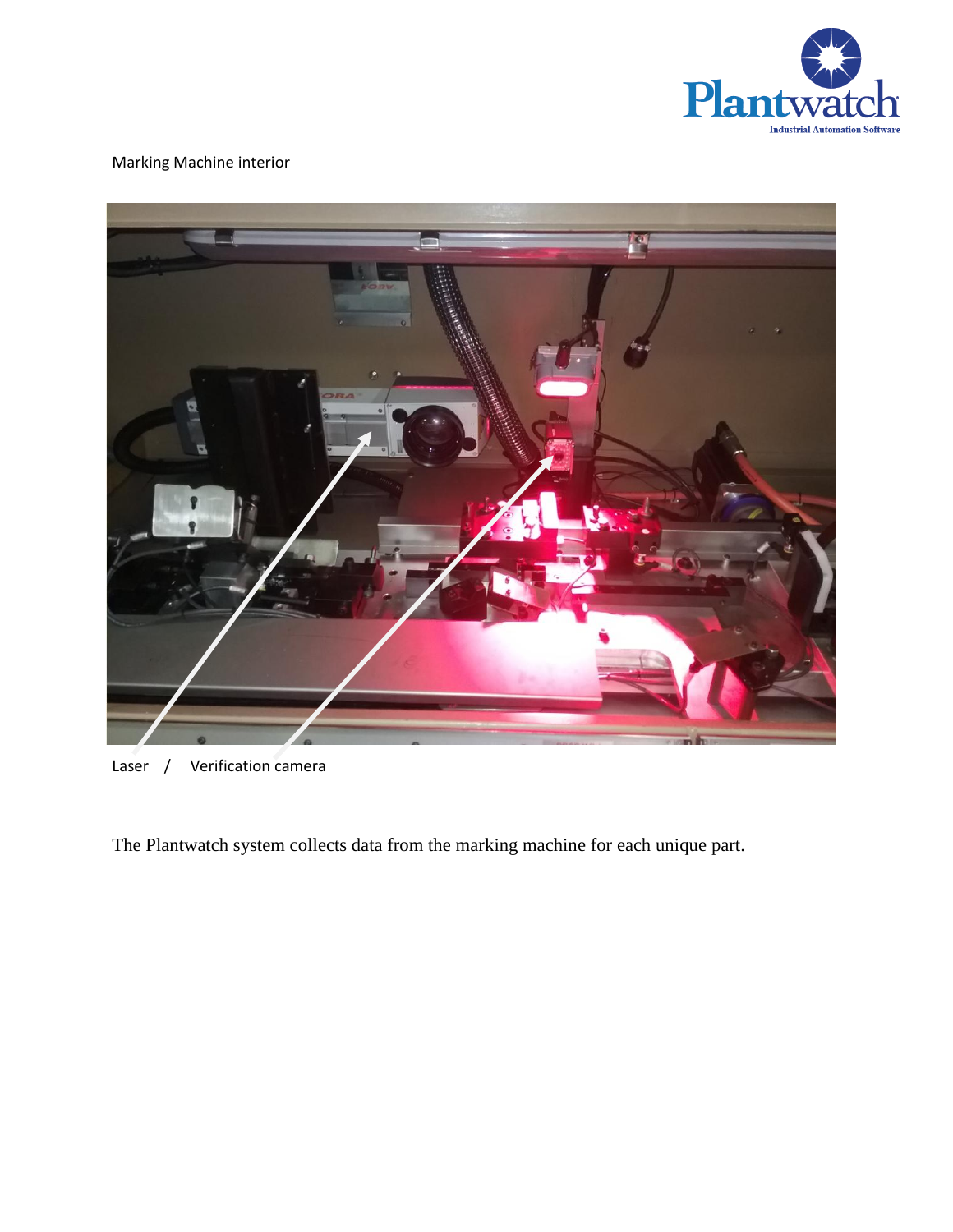

After the parts are marked they are checked for good mark quality and decode content. Each part is uniquely identified and the data is associated with the part is logged to Plantwatch. Latter this data will be used to verify that the mark quality was good before any work is done with the part.

The marked parts are then taken to the assembly area where they are processed in one of 4 lines, each line has 3 to 6 cells.

One PC based Plantwatch system error proofs and collects data from the 4 lines during the assembly process.

#### **Data**

Cameras - There are about 18 cameras spread out in the 11 cells. Some read the marked castings while others read barcodes on parts being added to the assembly. The cameras communicate over Ethernet IP to the PLC.

Data Points – There are about 250 data points collected thru the cells.

Leak test



Torque

Total degrees

Final Torque

Press

Peak Pressure

Final Pressure

Assembly line